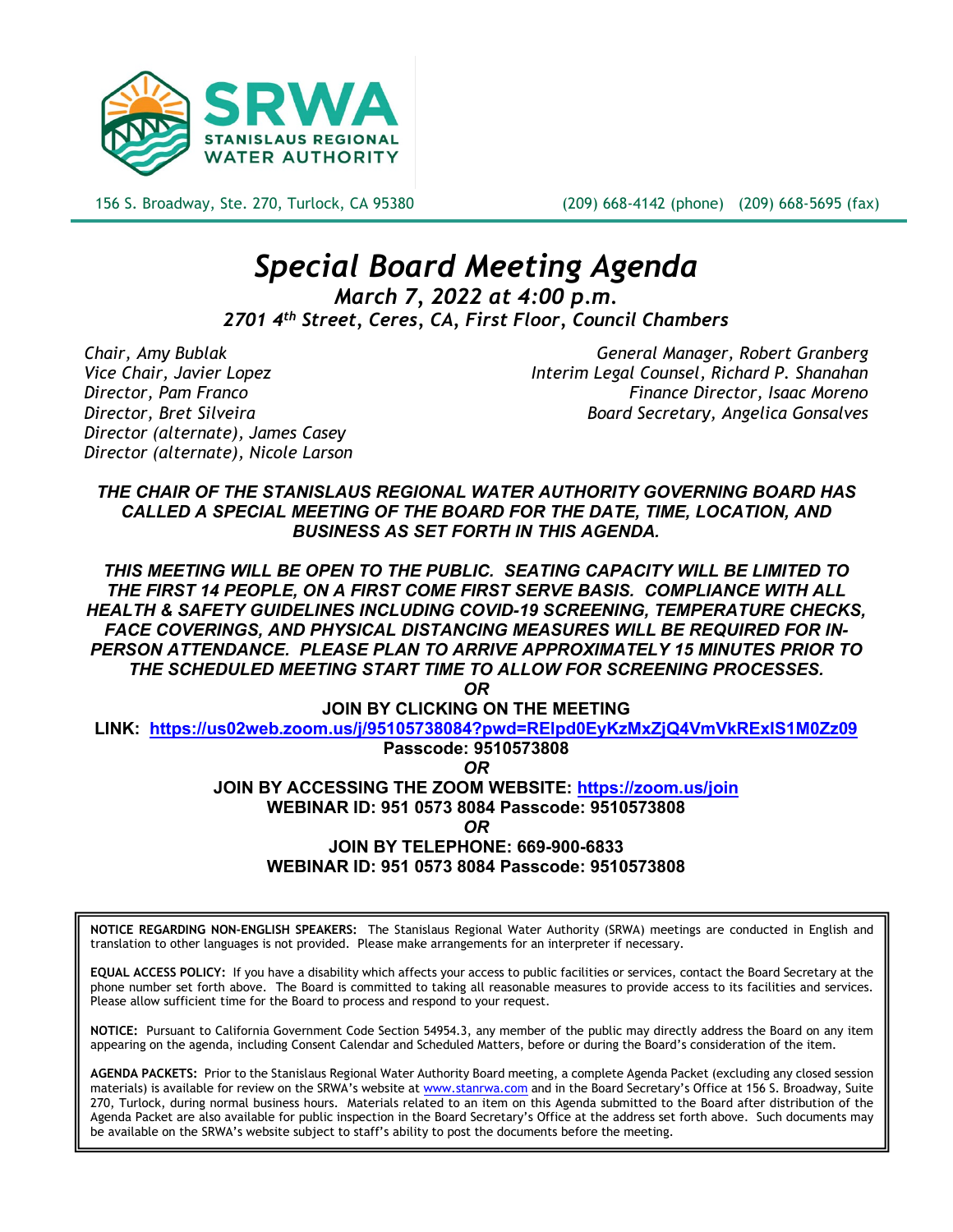- **1. A. CALL TO ORDER**
	- **B. SALUTE TO THE FLAG**
	- **C. ROLL CALL**
- **2. RECOGNITION, APPOINTMENTS, ANNOUNCEMENTS & PRESENTATIONS:** None
- **3. A. SPECIAL BRIEFINGS:** None
	- **B. STAFF UPDATES:** None
	- **C. PUBLIC PARTICIPATION:** This time is set aside for members of the public to address the Board concerning any item that has been described in the notice for the meeting, including Consent Calendar items, before or during consideration of that item. You will be allowed five (5) minutes for your comments. If you wish to speak regarding an item on the agenda, you may be asked to defer your remarks until the Board addresses the matter.
- **4. DECLARATION OF CONFLICTS OF INTEREST AND DISQUALIFICATIONS**
- **5. CONSENT CALENDAR:** Information concerning the Consent items listed below has been forwarded to each Board member prior to this meeting for study. Unless the Chair, a Board member, or member of the audience has questions concerning the Consent Calendar, the items are approved at one time by the Board. The action taken by the Board in approving the Consent items is set forth in the explanation of the individual items.
	- **A.** *Motion*: Approving minutes of regular meeting of February 17, 2022
- **6. PUBLIC HEARINGS:** None
- **7. SCHEDULED MATTERS:** 
	- *A. Motion: Review and approve distributing the Letters of Expression of Interest for public potable water treatment operations and maintenance staffing for the Regional Surface Water Supply Project water treatment plant and distribution facilities (Granberg)*
- **8. MATTERS TOO LATE FOR THE AGENDA**

#### **9. BOARD ITEMS FOR FUTURE CONSIDERATION**

- **10. BOARD COMMENTS:** Board members may provide a brief report on notable topics of interest. The Brown Act does not allow discussion or action by the legislative body.
- **11. NEXT MEETING DATE:** March 17, 2022, Regular meeting
- **12. CLOSED SESSION:** None
- **13. ADJOURNMENT**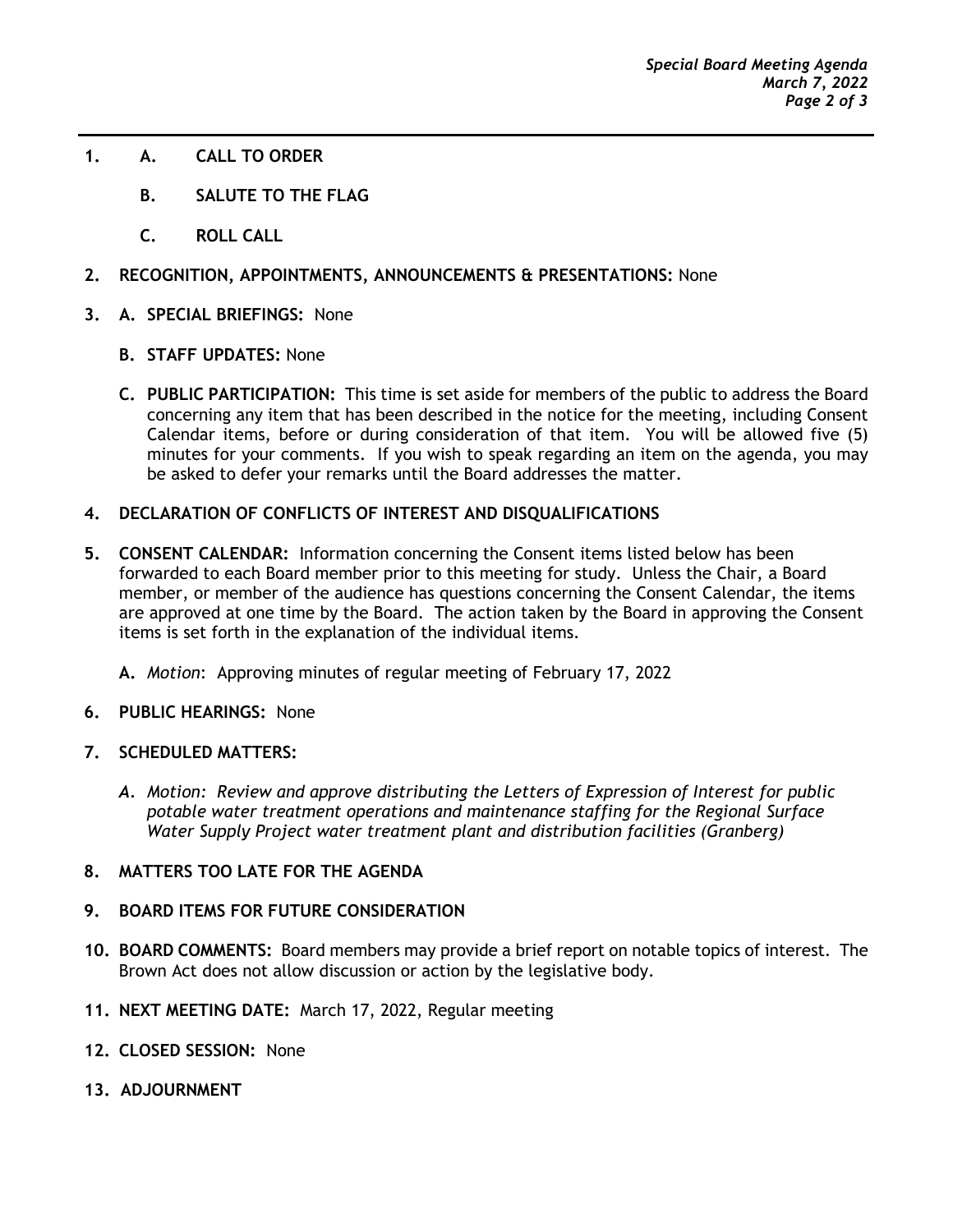

5A

**1. A. CALL TO ORDER:** Chair Bublak called the meeting to order 3:30 p.m.

PRESENT: Chair Bublak, Vice Chair Lopez, Director Franco, Director Silveira (showed up at 3:33 pm)

ABSENT:

- **B. SALUTE TO THE FLAG**
- **C. ROLL CALL**

*This item was heard out of order*

- **2. RECOGNITION, APPOINTMENTS, ANNOUNCEMENTS & PRESENTATIONS:** None
- **3. A. SPECIAL BRIEFINGS:** None
	- **B. STAFF UPDATES:**
		- **1.** General Manager Robert Granberg provided a presentation on design-build project activities, design-build contract status, environmental clearance/permitting, other activities, funding/financing update, public outreach, and shared project photos.
		- **2.** Finance Director Isaac Moreno provided an update through zoom on financial activity for year-to-date Fiscal Year ending June 30, 2021, and the summary of financial activity as of February 11, 2022. Revenue and expenses were reviewed.

#### **C. PUBLIC PARTICIPATION:**

Chair Bublak opened public participation. None of the members of the public spoke. Chair Bublak closed public participation.

**4. DECLARATION OF CONFLICTS OF INTEREST AND DISQUALIFICATIONS:** None

#### **5. CONSENT CALENDAR:**

**Action:** Motion by Director Franco, seconded by Vice Chair Lopez, approving the minutes of the Regular Meeting of January 26, 2022. Motion carried 4/0 by the following vote:

| Director Franco | Director Silveira | Vice Chair Lopez | Chair Bublak |
|-----------------|-------------------|------------------|--------------|
| Yes             | 'es               | Yes              | Yes          |

- **5. PUBLIC HEARINGS:** None
- **7. SCHEDULED MATTERS:**
	- **A.** General Manager Granberg recommended the board direct the General Manager to prepare a solicitation for Letters of Expression of Interest for public potable water treatment operations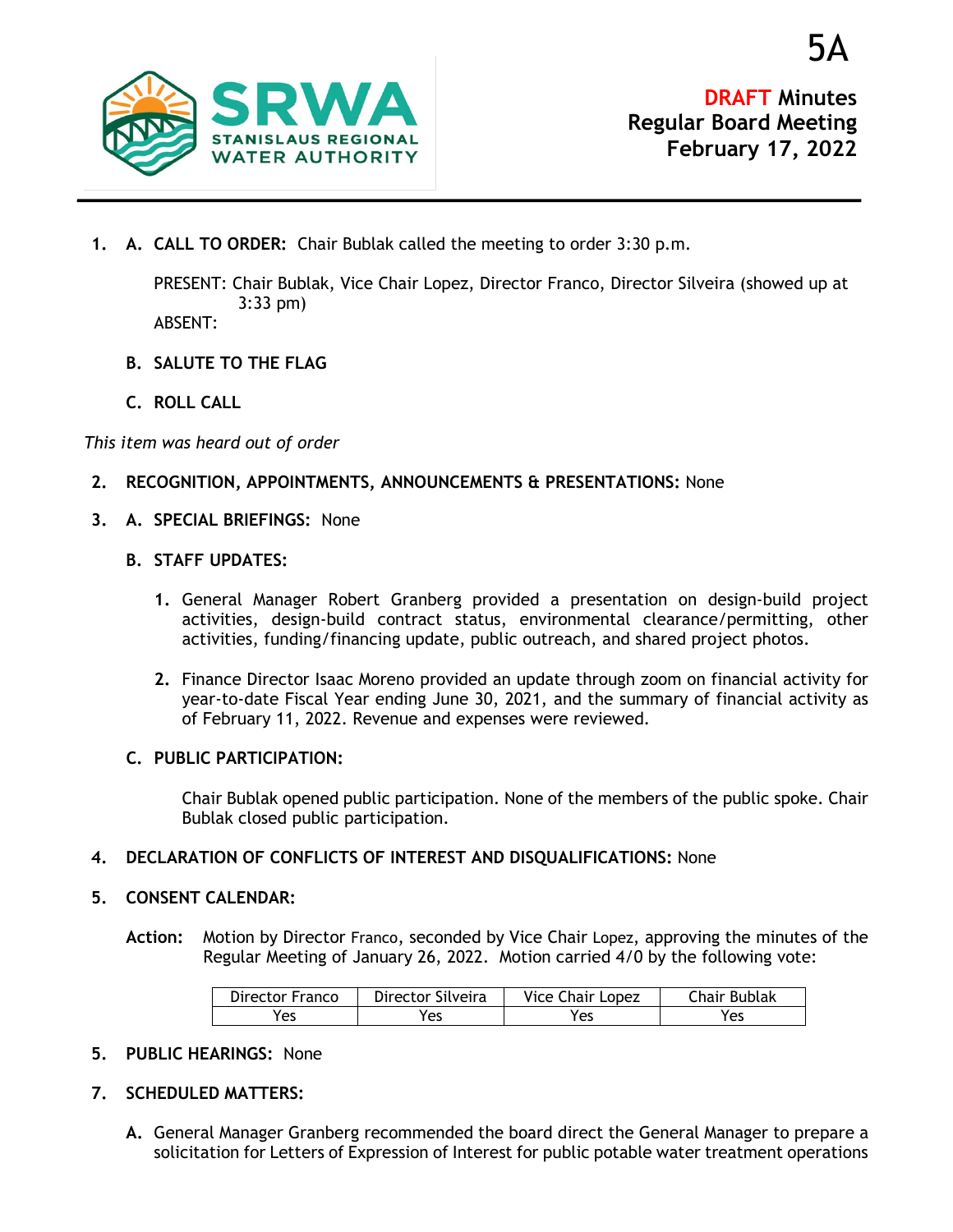and maintenance staffing for the Regional Surface Water Supply Project water treatment plant and distribution facilities

Chair Bublak opened public participation. No one spoke. Chair Bublak closed public participation.

The Board discussed on having more options than the two agencies provided, MID and SSJID, utilize all the resources that may be available in the central valley region or statewide to avoid any cost increases to the ratepayers. The board asked for the letter to be in an RFQ or RFI format that included specifics to operations and cost/resource sharing. The Board requested to make available the responses from the agencies. General Manager indicated a draft letter would be prepared for the Board to review before distributing on a special meeting on March  $7<sup>th</sup>$ , 2022, at 4:00 PM.

- **Action:** Motion directing the General Manager to prepare a solicitation for Letters of Expression of Interest for public potable water treatment operations and maintenance staffing for the Regional Surface Water Supply Project water treatment plant and distribution facilities. (*Motion failed due to lack of votes)*
- **Action:** Motion by Chair Bublak, seconded by Vice Chair Lopez, Directing the General Manager to prepare a solicitation for Letters of Expression of Interest for public potable water treatment operations and maintenance staffing for the Regional Surface Water Supply Project water treatment plant and distribution facilities to be reviewed on March  $7<sup>th</sup>$ , 2022, at 4:00 pm before distribution. Motion carried 4/0 by the following vote:

| Director Franco | Director Silveira | Vice Chair Lopez | Chair Bublak |
|-----------------|-------------------|------------------|--------------|
| res             | 'es               | Yes              | Yes          |

**B.** General Manager recommended the board approve SRWA staff positions and salary structure. General Manager Granberg presented an overview of the employee benefits, medical, dental, vision, life insurance, long and short-term disability, risk management, insurance plans offerings and cost between SDRMA and ACWA JPIA, StanCERA retirement, project activities and recruiting schedule. ACWA JPIA was suggested by General Manager Granberg as the preferred provider. Rick Santos, from Stancera, was available to answer questions through zoom.

The board discussed about using an annuitant as a temporary basis to fill in a vacant position or to fill in a position quickly. Rick Santos responded that it will not be a problem. Chair Bublak asked on how the probationary period be handled for employees. General Manager Granberg said that would be included in the employee handbook development.

Chair Bublak opened public participation. No one spoke. Chair Bublak closed public participation.

**Action: Resolution 2022-003** Motion by Director Silveira, seconded by Vice Chair Lopez, to approve and authorizing the General Manager to sign the Joint Powers Agreement creating the Association of California Water Agencies Joint Powers Insurance Authority and authorizing participation in related insurance and employee benefits programs. Motion carried 4/0 by the following vote: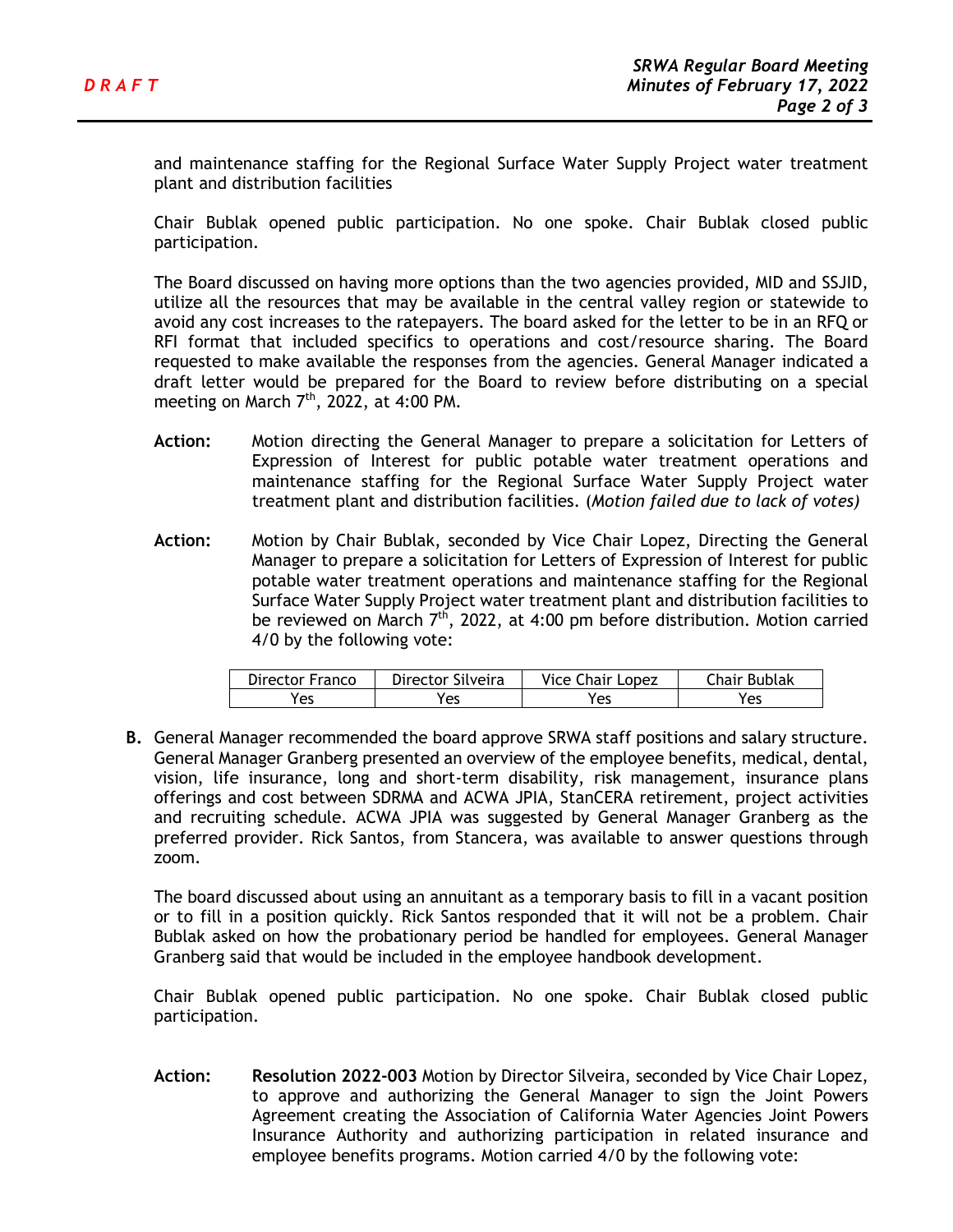| Director Franco | Director Silveira | Vice Chair Lopez | Chair Bublak |
|-----------------|-------------------|------------------|--------------|
| Yes             | Yes               | Yes              | Yes          |

**Action: Resolution 2022-004** Motion by Director Silveira, seconded by Vice Chair Lopez, to approve SRWA participation as an employer in the Stanislaus County Employees' Retirement System pursuant to Government Code Section 31557(B). Motion carried 4/0 by the following vote:

| Director Franco | Director Silveira | Vice Chair Lopez | Chair Bublak |
|-----------------|-------------------|------------------|--------------|
| Yes             | 'es               | 'es              | Yes          |

- **8. MATTERS TOO LATE FOR THE AGENDA:** None
- **9. BOARD ITEMS FOR FUTURE CONSIDERATION:** None
- **10. BOARD COMMENTS:** None
- **11. NEXT MEETING DATE:** March 7, 2022, at 4:40 PM, Special meeting
- **12. CLOSED SESSION:** None
- **13. ADJOURNMENT:** Chair Bublak adjourned the meeting at 4:40 p.m. Motion carried unanimously.

*Respectfully submitted,*

## **DRAFT**

\_\_\_\_\_\_\_\_\_\_\_\_\_\_\_\_\_\_\_\_\_\_\_\_\_\_\_\_\_\_\_ Angelica Gonsalves, Board Secretary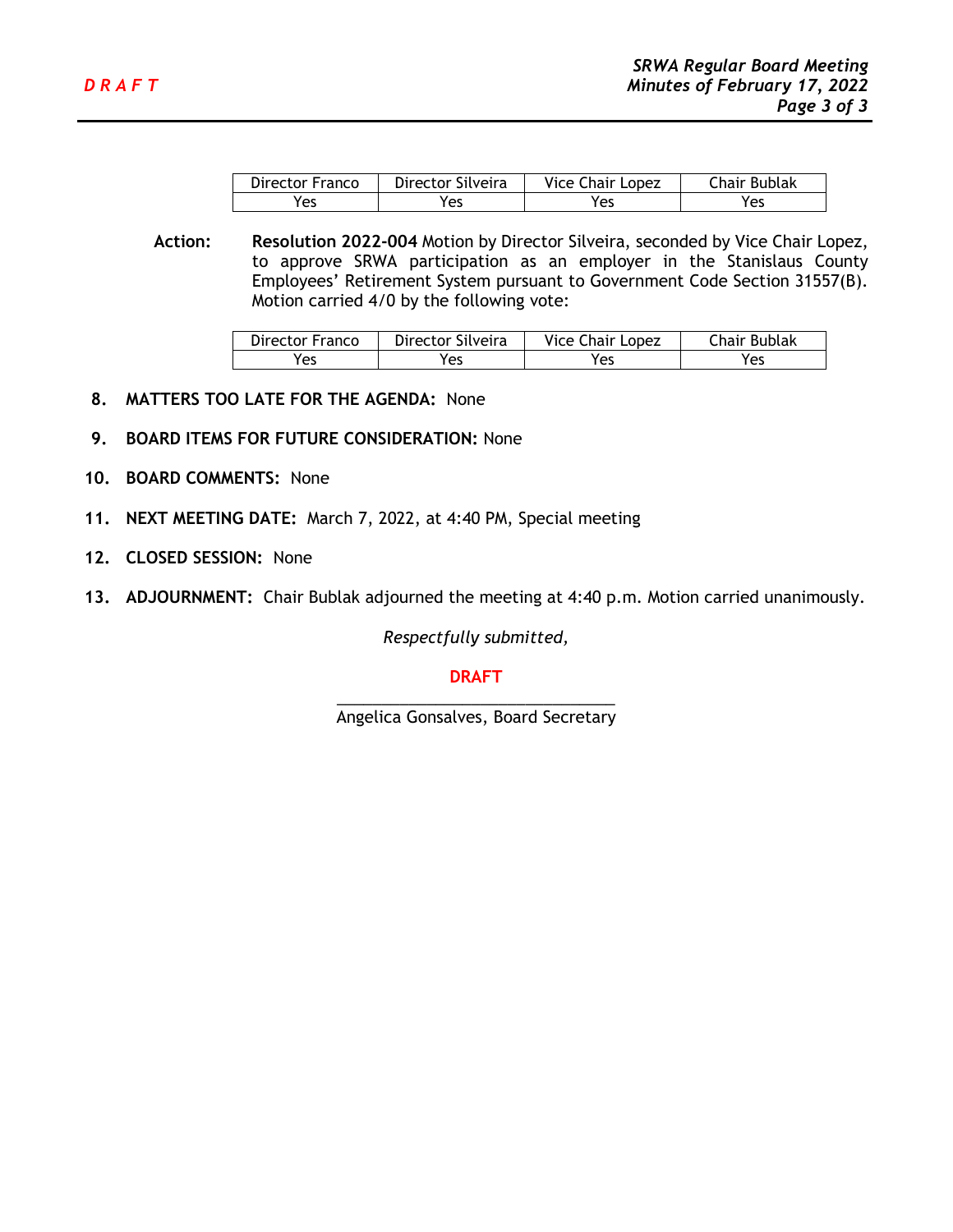

7A

March 8, 2022

Dear Interested Parties:

# **REQUEST FOR LETTERS OF EXPRESSIONS OF INTEREST - STANISLAUS REGIONAL WATER AUTHORITY - REGIONAL SURFACE WATER TREATMENT PLANT – MANAGEMENT SUPPORT**

The Stanislaus Regional Water Authority (SRWA), a Joint Powers Authority formed in 2015 by the cities of Turlock and Ceres, California (Cities), is issuing this Request for Expression of Interest (EOI) to identify local governmental agencies having an interest in and the resources and experience to provide management support to operate and maintain the SRWA Regional Surface Water Supply Project (RSWSP).

The RSWSP is currently in the construction phase and when completed will deliver a new surface water supply to the Cities. The project is anticipated to complete acceptance testing and permitting through the State Division of Drinking Water (DDW) in the summer of 2023. Beginning in early 2023, SRWA's Design-Build contractor will commence training of operations staff in advance of the acceptance testing phase and therefore it is imperative that SRWA has staff in-place to become familiar with the plant facilities that are the subject of this EOI. Depending on the response to this EOI, it is anticipated SRWA will either employ the required operations staff or procure and contract for all or part of management, operations, and maintenance personnel in late 2022 and early 2023.

SRWA issues this EOI solely for information and planning purposes. This is not a Request for Proposal (RFP), nor a commitment to issue an RFP in the future. This EOI does not commit SRWA to contract for services and all costs associated with preparing an EOI will be solely at the interested parties' expense. Interested parties must respond to this EOI request to be considered for any future solicitations related to this EOI.

State law (Government Code sections 54980 – 54983) authorizes SRWA to enter into a service contract with a county, city, or special district for the performance of utility services. SRWA lacks the legal authority to approve an operations contract with a private company. Consequently, this EOI is limited to local government agencies that can provide water utility related services.

## **BACKGROUND**

SRWA is developing a new surface water supply to enable the Cities to increase the reliability and sustainability of their domestic water supplies in response to future droughts. This multibenefit project will enable the Cities to maximize water supply reliability over varying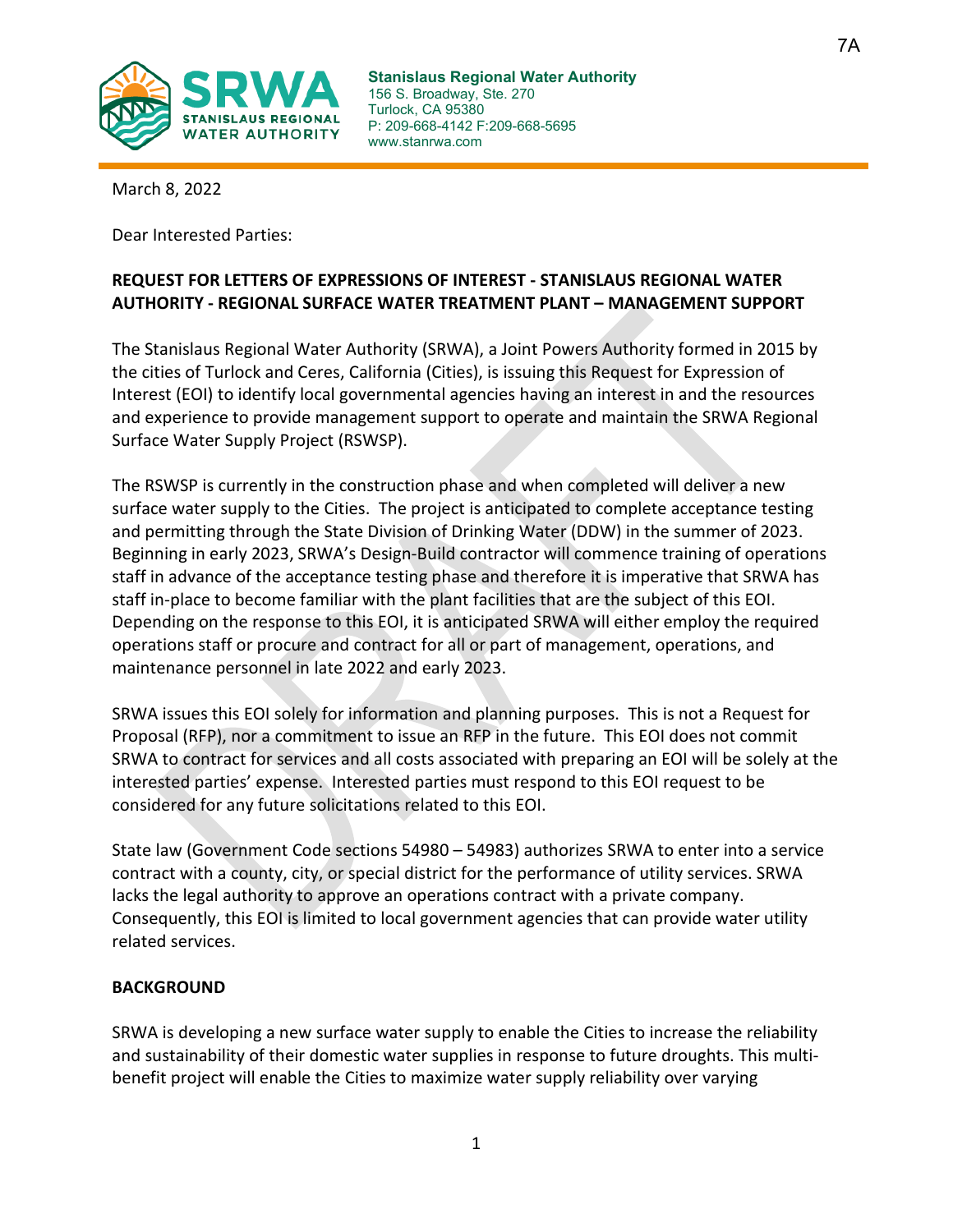hydrological conditions through conjunctive use of surface and groundwater, while increasing the volume of stored groundwater and improving water quality.

SRWA recognizes that one of the largest operating costs and ongoing, long-term obligation is the employment of labor. SRWA is exploring ways to partner with regional water treatment facility operations to find ways to become more efficient and productive in operating and maintaining its facilities. Assuming interested parties may also be seeking opportunities to more cost-effectively manage, operate and maintain their facilities, SRWA, through this EOI, is offering an opportunity to explore ways to partner and achieve common goals.

To better understand SRWA's facilities and how interested parties might align their resources, a description of the SRWA facilities is provided here. The SRWA website at<https://stanrwa.com/> provides additional background information.

The RSWSP facilities include the following:

- Raw Water Pump Station at the Tuolumne River infiltration gallery
- Raw Water Transmission Main (RWTM) facilities to convey raw water from the Raw Water Pump Station to the Water Treatment Plant (WTP) and the Ceres Main Canal
- 15 MGD Water Treatment Plant, expandable to 20 MGD with filter re-rating
- Finished Water Transmission Mains (FWTMs) to convey treated water from the WTP to the Cities.

These specific elements of the RSWSP are described as follows:

#### *Raw Water Pump Station*:

The Raw Water Pump Station will convey raw water to the WTP and the Ceres Main Canal. The Raw Water Pump Station will incorporate the Wet Well previously constructed by the SRWA, as well as the existing infiltration gallery that was constructed by the Turlock Irrigation District (TID) in the early 2000's.

## *Raw Water Flow Split Structure*:

The Raw Water Flow Split Structure will be located along the RWTM within the WTP property. This structure will allow for the diversion of raw water to both the WTP and the Ceres Main Canal Outlet Structure independently and simultaneously at flow rates set by the SRWA and TID, respectively.

## *Water Treatment Plant*:

The 15 mgd water treatment plant facilities include flash mixing followed by flocculation and sedimentation, ozone contactor, biological filtration, finished water storage and pumping to the Cities' terminal facilities. Treatment chemicals will be applied throughout the treatment process. Filter to waste and filter backwash will be equalized prior to solids treatment and recovery. Other facilities include a chemical building, maintenance building and administration building. The WTP is easily expandable to 20 mgd through a filter re-rating process approval from the DDW. Future phases are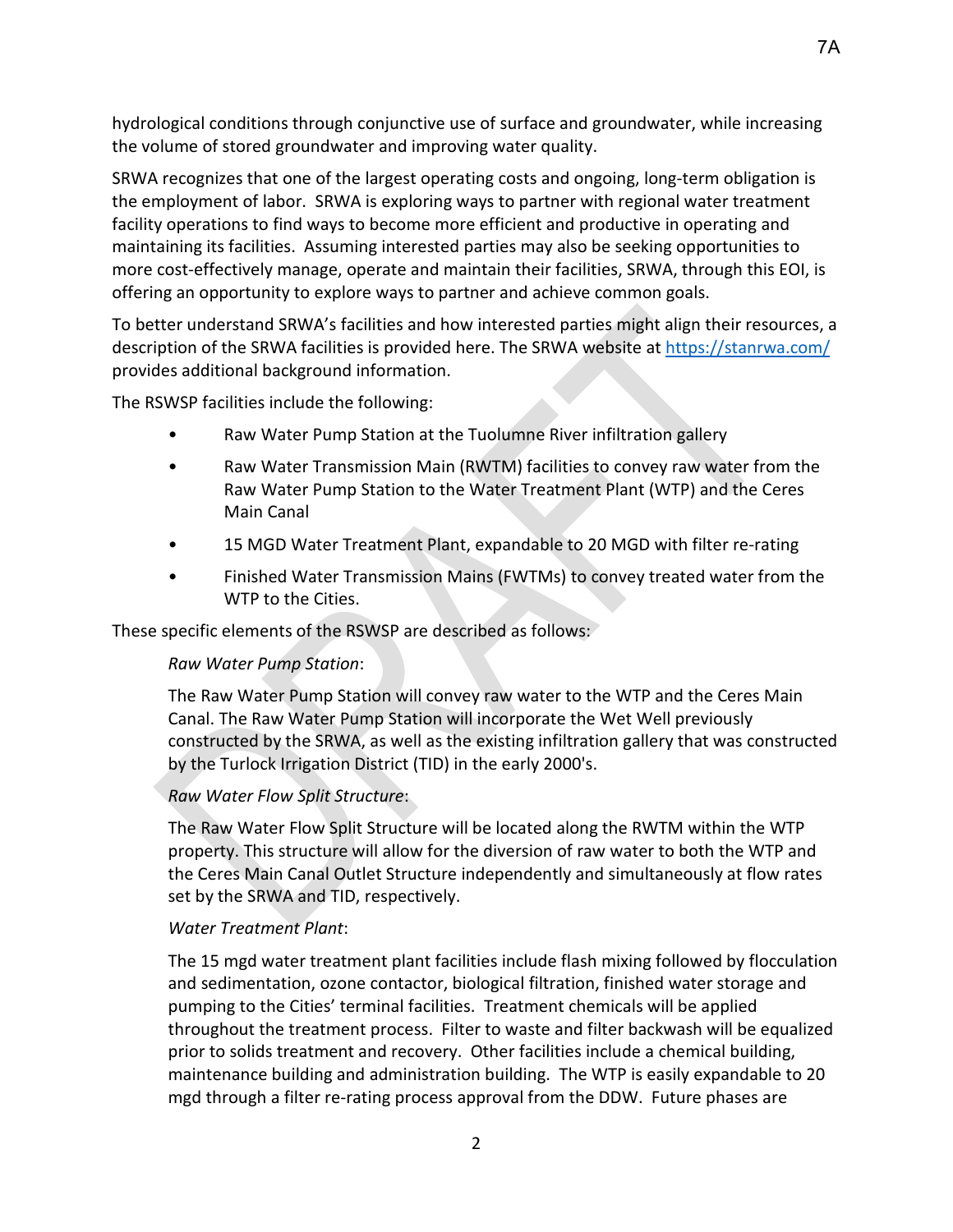anticipated to include 2-15 mgd increments as needed to meet the Cities' future demands.

# *Finished Water Transmission Mains:*

Two (2) FWTMs will convey finished water to terminal facilities located within the City of Turlock and the City of Ceres. The finished water compliance point will be at the respective terminal facility. SRWA will operate and maintain the WTP pumping facility and the FWTMs to meet the Cities' demands for quality and quantity of finished surface water in conjunction with their existing potable water distribution system.

## Acceptance Testing (to be performed by the SRWA Design-Builder):

During the Acceptance Test period, SRWA's contracted design-builder will demonstrate compliance with the Performance Standards at varying flow rates.

## **STAFFING APPROACH**

The SRWA Board of Directors approved a staffing plan that establishes the anticipated administrative, operations and maintenance positions at its meeting of February 17, 2022. The positions are identified in Table 1.

Given this initial staffing level, the SRWA is soliciting this EOI for management and operations responsibility under contract with the SRWA, for all identified positions, or a hybrid of operational support, by position, to achieve SRWA's goals.

The term of engagement is not known at this time and will be considered when there is an established formal interest through a possible future RFP solicitation or negotiation with an interested party.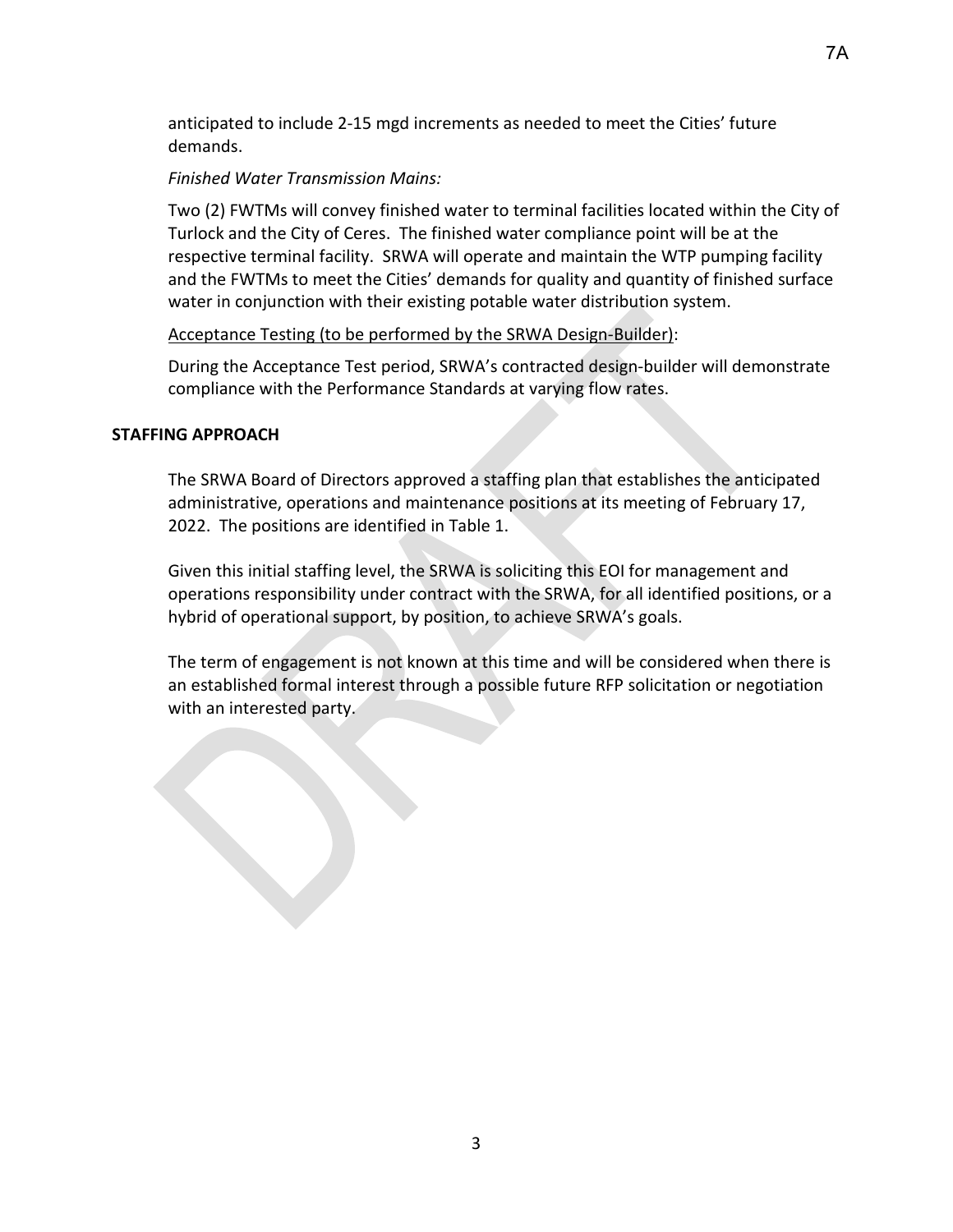|                                    | Number of |
|------------------------------------|-----------|
| Position (Min. DDW Certification)  | Positions |
|                                    |           |
| Water Treatment Plant Manager (T-  |           |
| $5, D-4)$                          | 1         |
|                                    |           |
| Water Treatment Ops Supervisor (T- |           |
| 4, D-4)                            | 1         |
|                                    |           |
| <b>Administrative Assistant</b>    | 1         |
|                                    |           |
| Accountant                         | 1         |
|                                    |           |
| Human Resources Analyst            | 1         |
|                                    |           |
| Senior Operator (T-3, D-3)         | 5         |
|                                    |           |
| Operator (T-2, D-2)                | 2         |
|                                    |           |
| Apprentice Operator (T-1, D-1)     | 2         |
|                                    |           |
| <b>Instrumentation Technician</b>  | 1         |
|                                    |           |
| Mechanic                           | 2         |
|                                    |           |
| <b>General Manager</b>             | 1         |
|                                    |           |
| <b>Total Staff</b>                 | 18        |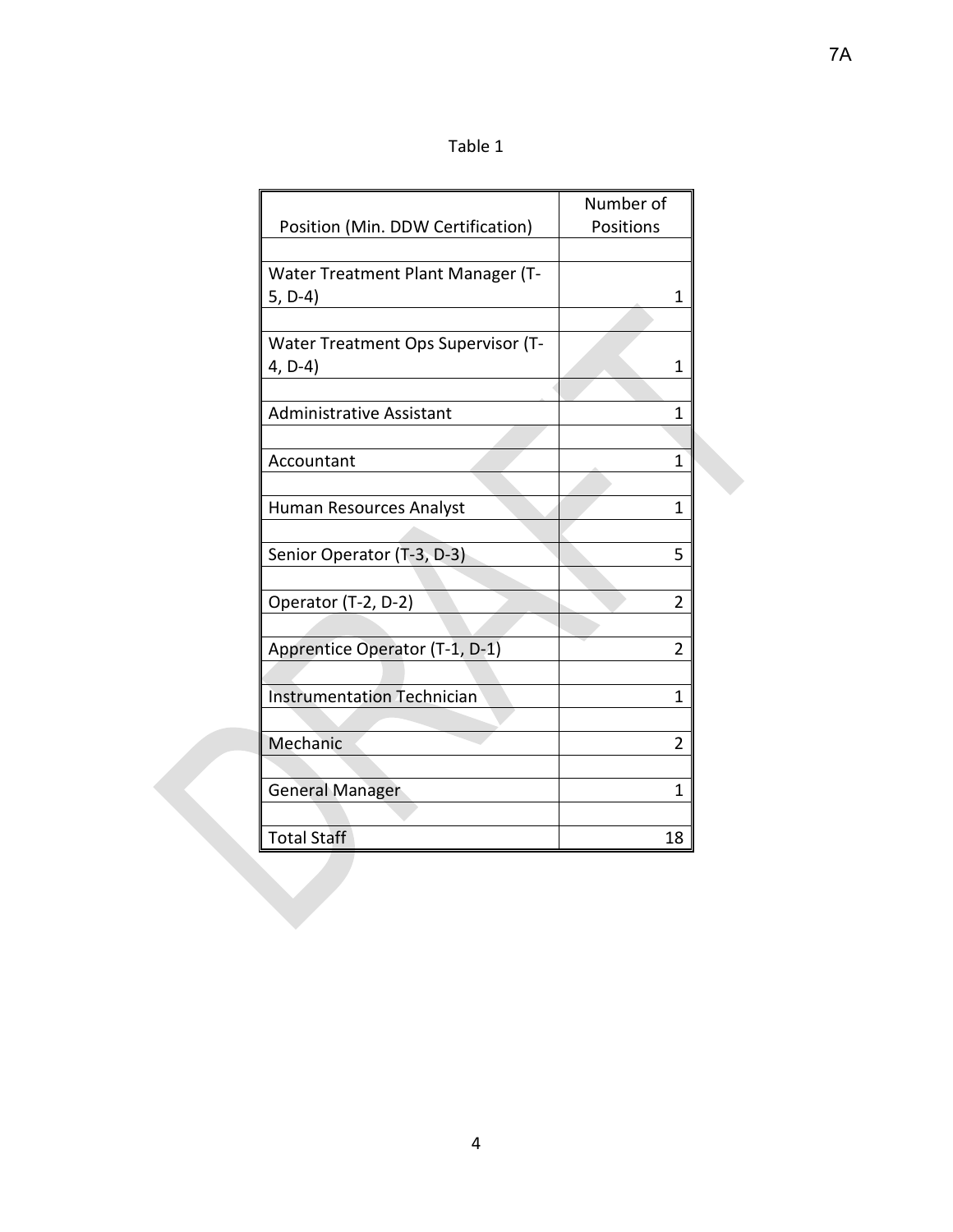## **RESPONDING TO THE EOI**

SRWA will accept and evaluate all reasonable interest that meets the intent and purpose as described in this request.

## **Submission**

Interested local government agencies who consider themselves qualified to perform all or part of the services envisioned in this request are invited to submit a capability and interest statement to this EOI, or statement indicating no interest, to the SRWA by no later than 4:00 P.M. PDT on April 1, 2022.

At a minimum, EOI responses should contain the following:

- 1. Organization name, name of person responsible for EOI submission, address, email address, and telephone number.
- 2. Capability and interest statements addressing the following:
	- a. Organization and staff capability to provide all or some of the RSWSP operation, maintenance, or administration related services.
	- b. Description of the approach to meeting the requirements.
	- c. Identify any challenges or risks you deem pertinent to this EOI.
- 3. Description of the managing office in relation to the SRWA WTP, in terms of location and distance.
- 4. Organization structure alignment with the SRWA, i.e., plant operations description, DDW certifications, type of WTP currently operated, number of staffing in your organization.
- 5. If not interested in full SRWA operations and maintenance support, identify those positions in Table 1 that your organization would consider offering to serve the SRWA.
- 6. Mutual aid opportunities and how mutual aid could provide an important resource sharing opportunity for the SRWA and your organization.

## **Questions Regarding this EOI**

SRWA does not intend to conduct a pre submittal meeting, however, questions regarding this solicitation are welcomed and should be directed to the SRWA General Manager at the email listed below. SRWA intends to evaluate the EOI responses and determine next steps (e.g., issue RFP, request additional information, negotiate with one or more respondents).

SRWA reserves the right to conduct contract negotiations with any party (whether or not it has submitted an EOI response), to verify the information in any EOI response, to waive any informality in the process, to alter the selection process in any way, to request additional information or clarifications, to allow corrections of errors or omissions, to extend the deadline for submission, to withdraw this EOI at any time without prior notice, and to decide whether or not to contract with any party. This EOI is not an offer to contract. All EOI responses shall

5